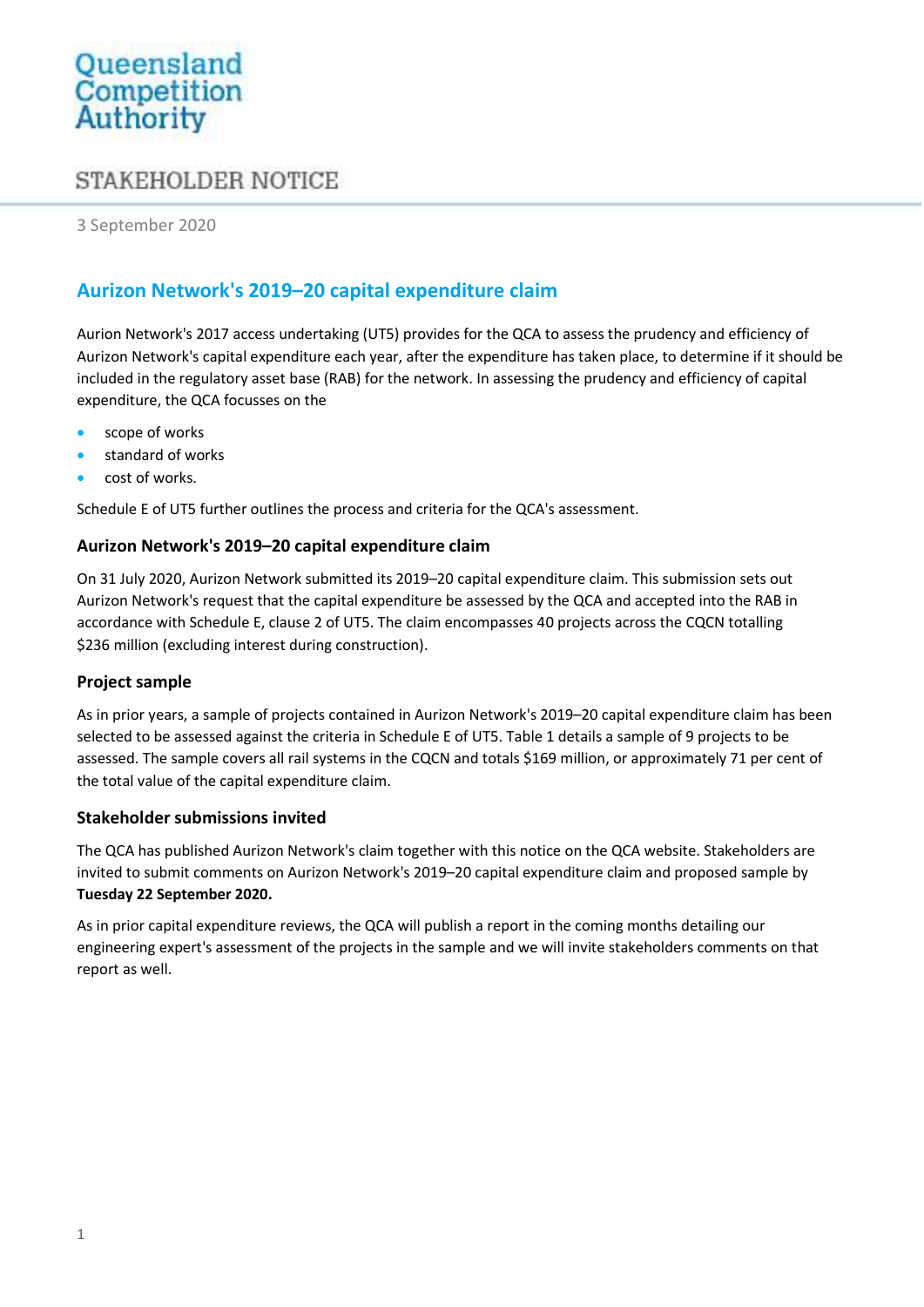# STAKEHOLDER NOTICE

| <b>Project ID</b> | <b>Project name</b>                   | Asset type              | Claim (\$, pre escalation) |
|-------------------|---------------------------------------|-------------------------|----------------------------|
| IV.00605          | FY20 Ballast Renewal Program          | <b>Ballast</b>          | \$63,901,439               |
| IV.00477          | <b>Track Renewal Package 2</b>        | Track                   | \$32,154,636               |
| IV.00426          | Rail Renewal Program Package 2        | Rail                    | \$25,763,731               |
| IV.00447          | Structures Renewal Package 2          | <b>Structures</b>       | \$15,103,232               |
| IV.00456          | Control Systems Renewal Package 2     | <b>Network Controls</b> | \$14,542,832               |
| IV.00503          | Power Systems Renewal Package 1       | Power systems           | \$4,956,864                |
| IV.00459          | Level Crossing Renewal Package 2      | Level Crossings         | \$4,847,545                |
| IV.00506          | Electrical Overhead Renewal Package 1 | Electrical              | \$4,545,732                |
| IV.00609          | FY19 Kestrel Infrastructure Upgrade   | Track                   | \$2,944,844                |
| Total             |                                       |                         | \$168,760,855              |

#### Table 1 QCA sample list—Aurizon Network's 2019–20 capital expenditure claim